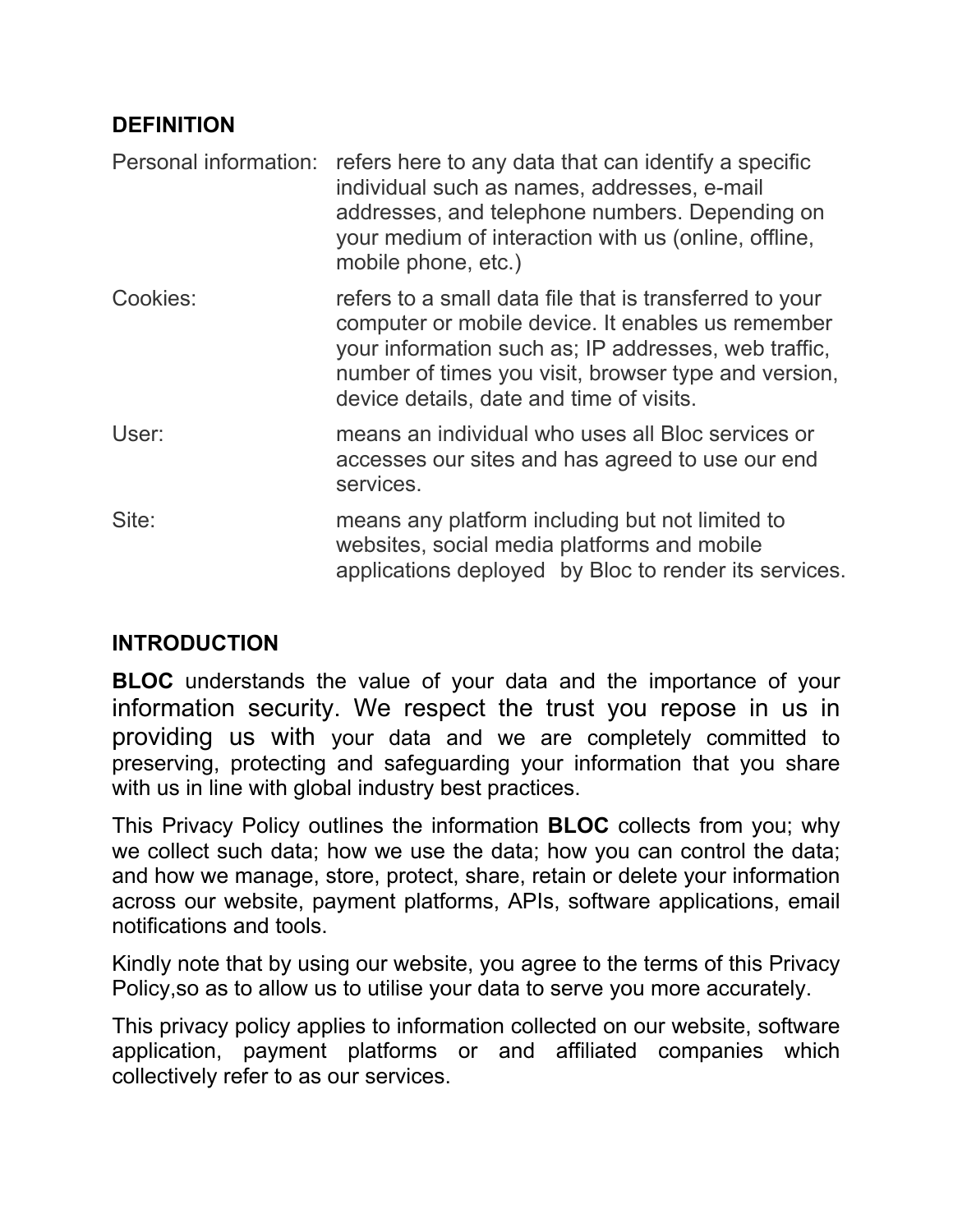## **What type of information do we have?**

If you are just browsing our website, we collect the same basic information as most websites collect. We use cookies and other common internet technologies that collect information on your browser type, details of your visits such as how long you have visited the website, the pages you have visited, and resources assessed.

We may ask you to provide some personal information when you make an enquiry or request a quote through this website. The required personal information may include your name, email address, telephone number, and information regarding your personal or professional interests relevant to our products or services.

#### **Why we collect Data**

On this website, we collect data to be able to communicate with you; provide further information on our products and services; respond to questions or requests which you submit; process requests or applications which you make; and anticipate and resolve problems with any services we offer to you. Please note that information which you submit through the contact form on this site may be sent to members of our team who need access to that information in order to respond to you.

We use information collected through cookies to remember you on our site and provide you with a better experience on our site, such as prepopulating fields with your preferences; to understand user behaviour; and to report statistical information about browsing activities.

If you interact with us on any of our social media pages, we may use information publicly available on your social media page to contract in respect of our products or services.

### **How we collect and use your personal information**

We collect your data when you provide such personal information on this website or on any of our social media pages.

We collect data about your use of our website and services through our analytics tracking system and cookies in order to carry out our legitimate interests in monitoring and improving our website and services.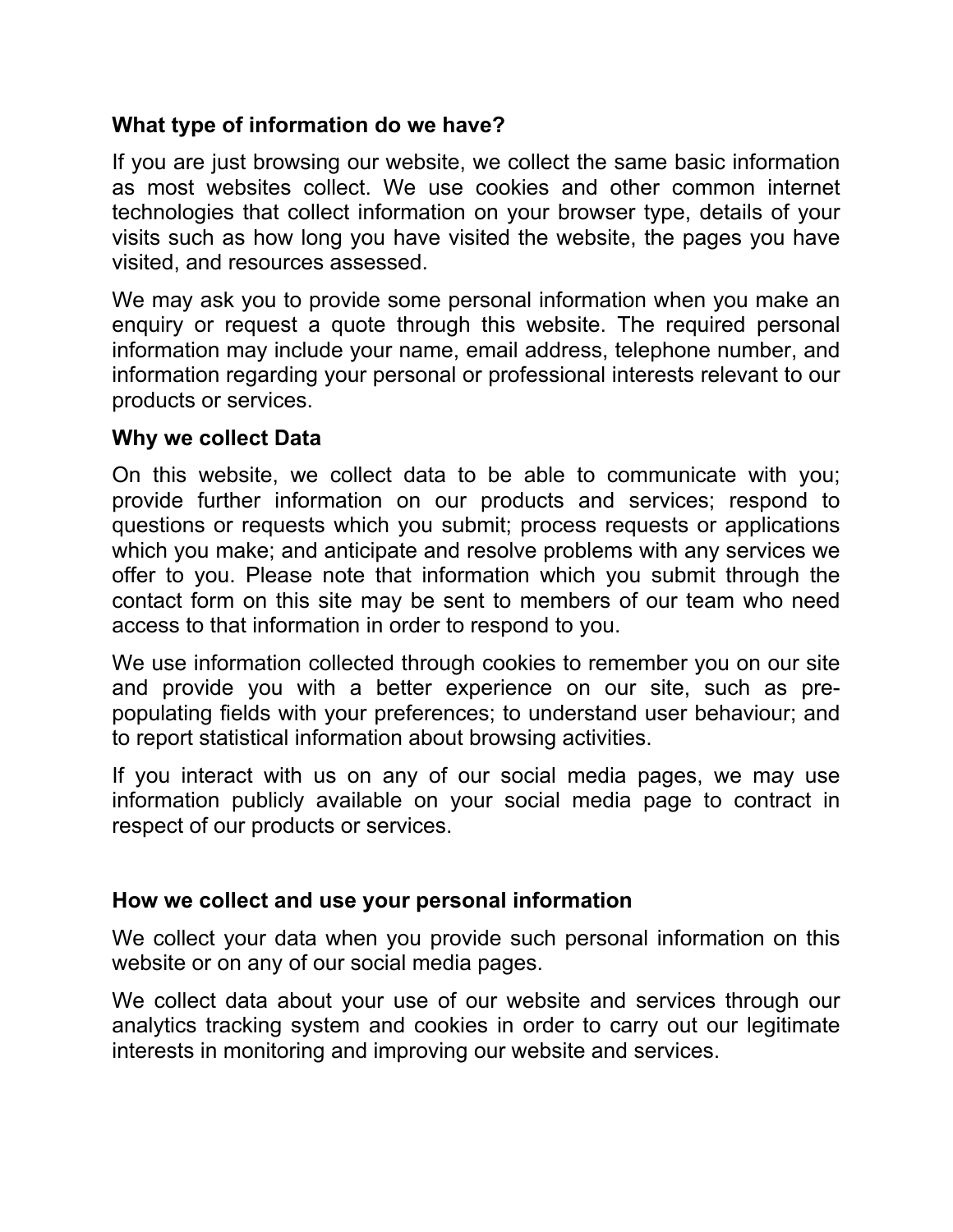We may also receive your personal data from third parties to whom you have legally provided such data to, and we may use such data in accordance with our policies. To the extent that such data is disclosed by third parties, whether our clients, service providers, advertisers or other sites throughout the Internet, different rules may apply to their use or disclosure of your information. We do not control how they use or share your data and we cannot make any representations or warranties as to these.

We have exclusive ownership of the information collected on this website. We however only have this right over data that you have voluntarily shared to us directly or through your usage of our website.

With your consent, we use your information to fulfil requests to receive information or materials from us, to carry out services for your benefit and to process applications and requests from you.

We do not use your data for any other purpose than for the purposes listed out in this policy and we do not sell, lend or rent any personal data about you to any third parties outside of the Company.

## **How you can control your Data**

Besides being able to limit the data you directly provide to us (although this might limit our ability to provide you with information on our services or respond to your enquiries), you also have the option of exercising any of the following rights with respect to your data:

- 1. Request information about any of your personal data which we are processing, and request access to your personal information which we possess.
- 2. Request correction of personal information that we hold about you to make them more accurate or to reflect change in circumstances which the personal information we possess does not reflect.
- 3. Request us to refrain from doing particular things with your data or restrict the extent of our collection or processing of your data.
- 4. Request partial or complete erasure of your personal information.
- 5. Object to our processing of your personal information where we are processing your personal information for direct marketing purposes.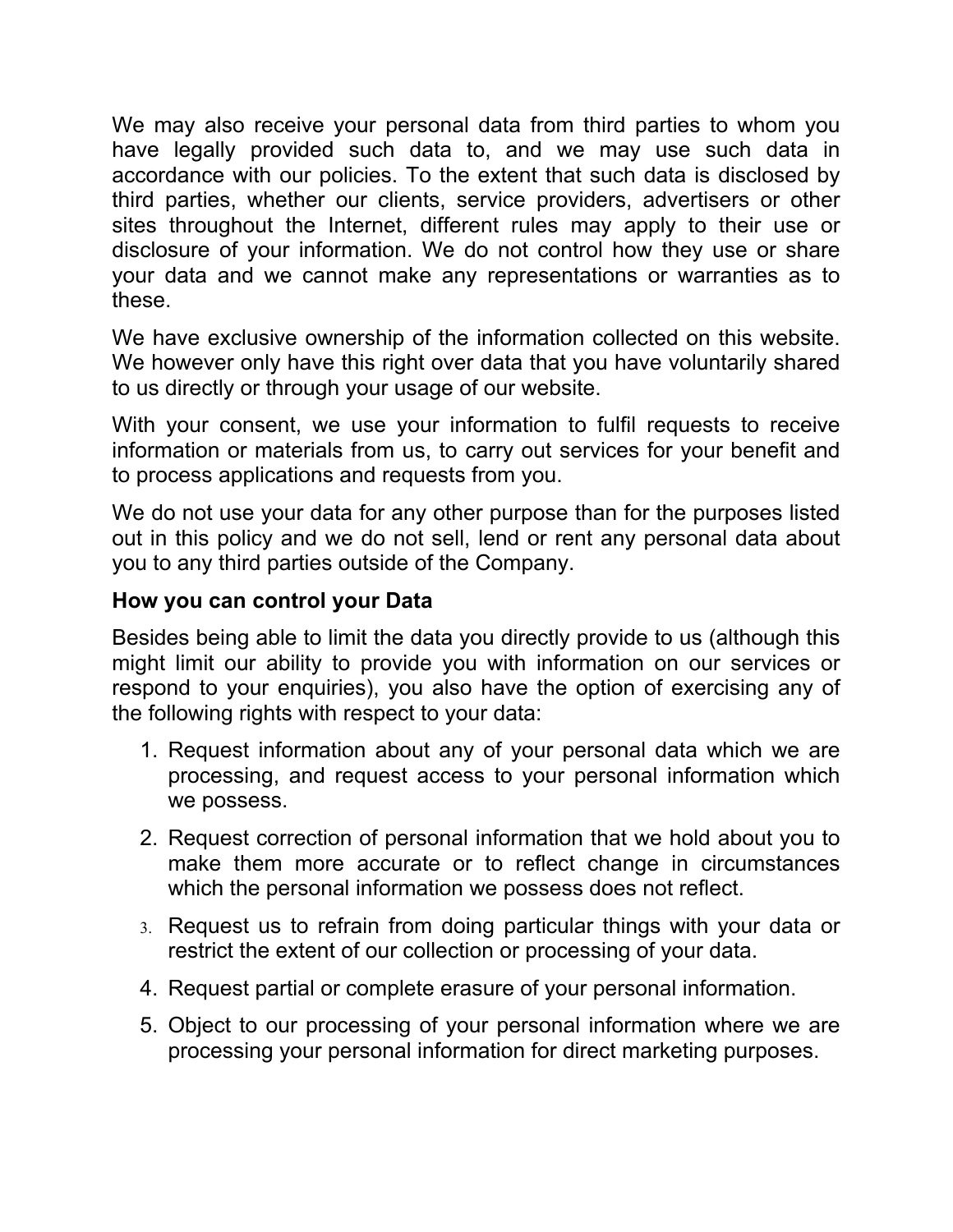- 6. To be informed about the use of automated decision-making on the site and any effect such processing may have on you.
- 7. Request the transfer of your personal information to another party.

# **Do we share your Data?**

We do not disclose or share personal data provided to us on this website, unless it is absolutely necessary. We may share your personal information with affiliates; authorised agents; service providers, such as IT service providers; operating companies and other related entities.

In the event that we or our group or all of its assets are acquired by a third party, personal information held by us may be one of the assets that would be transferred to the new owner.

We could (and you authorize us to) disclose any information about you as required by law and we may make such voluntary disclosures to law enforcement agencies and government officials, as necessary or appropriate under the relevant circumstance.

The personal information we collect from you may be transferred to and stored at a destination outside Nigeria. We shall ensure that such transfers are lawful and that your personal information is kept secure in accordance with data protection legislation.

## **How we manage, store, protect, retain or delete your information?**

We have well-maintained systems for storing and managing your data, and we commit to conscientiously utilising your data in consonance with the provisions of this policy.

We have suitable security measures in place to prevent your personal data from being accidentally lost or used or accessed in an unauthorised way by a third party. We however admit that no website, or database is completely secure or "hacker proof" and we only guarantee the safety of your data to the extent of our undertaking all reasonable measures to protect the data.

We will only retain your personal information for as long as necessary to fulfil the purposes we collected it for, including the purposes of satisfying any legal, accounting, or reporting requirements after which we will promptly delete your data from all of our databases.